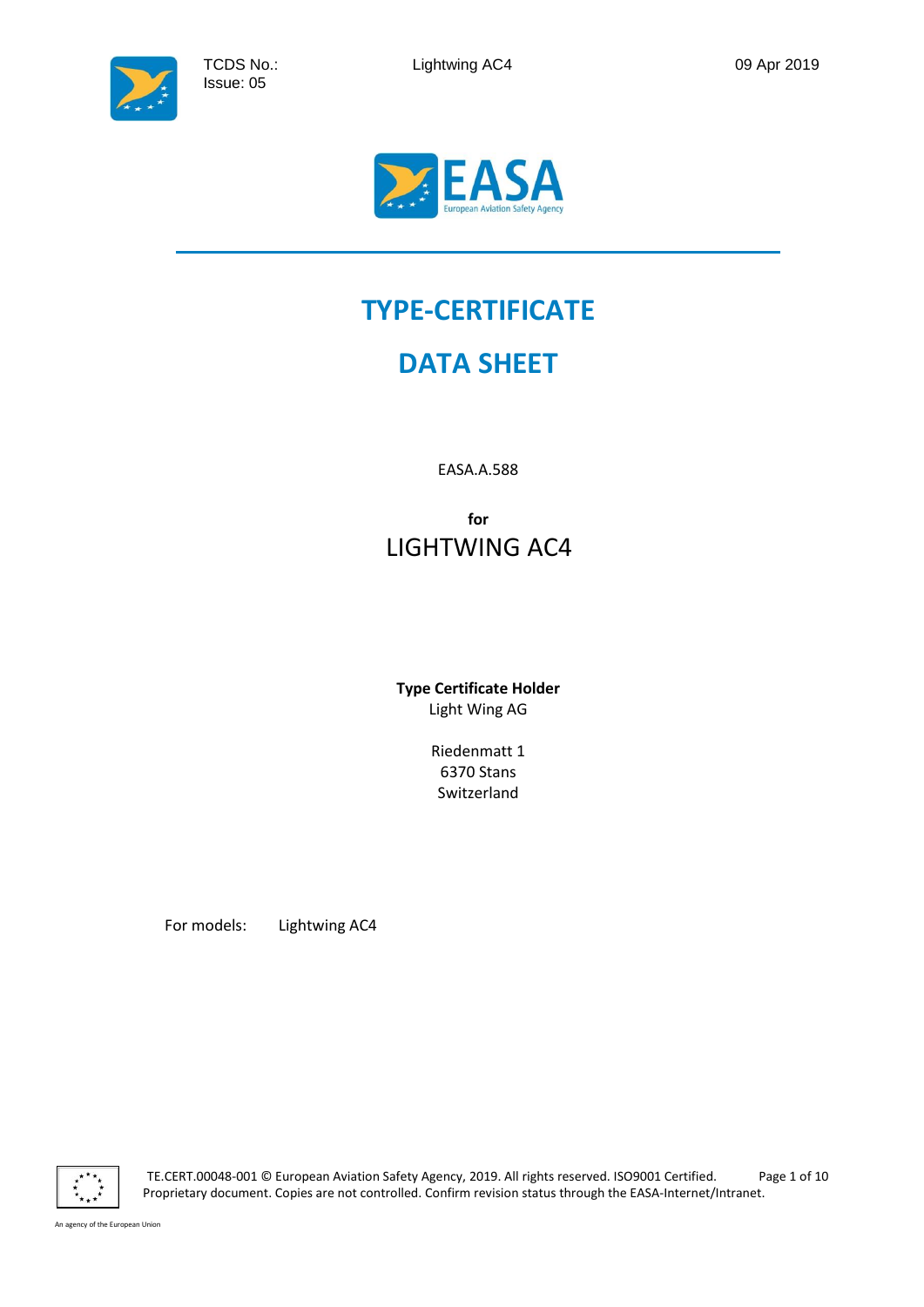

| A.I.      |                                                                 |  |
|-----------|-----------------------------------------------------------------|--|
|           |                                                                 |  |
|           | A.III. TECHNICAL CHARACTERISTICS AND OPERATIONAL LIMITATIONS  5 |  |
|           |                                                                 |  |
|           |                                                                 |  |
|           |                                                                 |  |
| $\sim 1.$ |                                                                 |  |
|           |                                                                 |  |
|           |                                                                 |  |

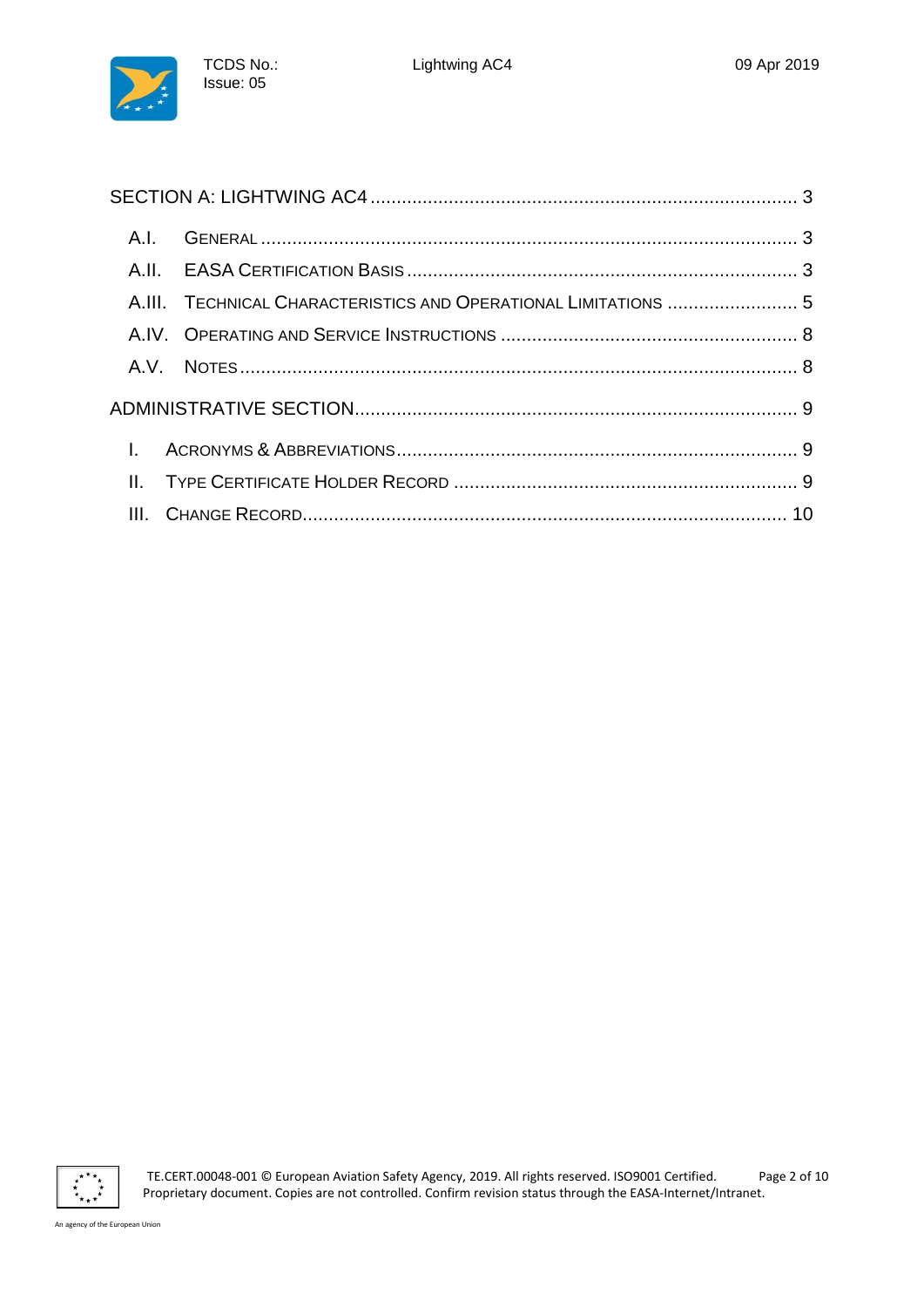

## <span id="page-2-0"></span>**SECTION A: LIGHTWING AC4**

TCDS No.: Issue: 05

#### <span id="page-2-1"></span>**A.I. General**

| 1. Type/ Model/ Variant |               |
|-------------------------|---------------|
| Type:                   | Lightwing AC4 |
| Model:                  | Lightwing AC4 |

- 2. Airworthiness Category: Restricted
- 3. Type Certificate Holder: Light Wing AG Riedenmatt 1 6370 Stans **Switzerland**
- 4. Contracted DOA Holder (as per 21.A.2)

| Since 21 February 2019: | <b>Aircraft Design Certification GmbH</b> |
|-------------------------|-------------------------------------------|
|                         | Reichensteinstrasse 48                    |
|                         | 69151 Neckargemünd                        |
|                         | Germany                                   |

- 5. Manufacturer: Lightwing AG Riedenmatt 1 6370 Stans **Switzerland**
- 6. EASA Certification Application Date: 23 December 2011

#### <span id="page-2-2"></span>**A.II. EASA Certification Basis**

| 1. Reference Date for determining             |                                                                                              |  |
|-----------------------------------------------|----------------------------------------------------------------------------------------------|--|
| the applicable requirements: 23 December 2011 |                                                                                              |  |
| 2. Airworthiness Requirements:                | <b>Certification Specification for Light Sport Aeroplanes</b><br>(CS-LSA), initial issue     |  |
| 3. Special Conditions:                        | SC-LSA.2012-01 Requirements to the fuel system in<br>LSA equipped with fuel injected engines |  |



TE.CERT.00048-001 © European Aviation Safety Agency, 2019. All rights reserved. ISO9001 Certified. Page 3 of 10 Proprietary document. Copies are not controlled. Confirm revision status through the EASA-Internet/Intranet.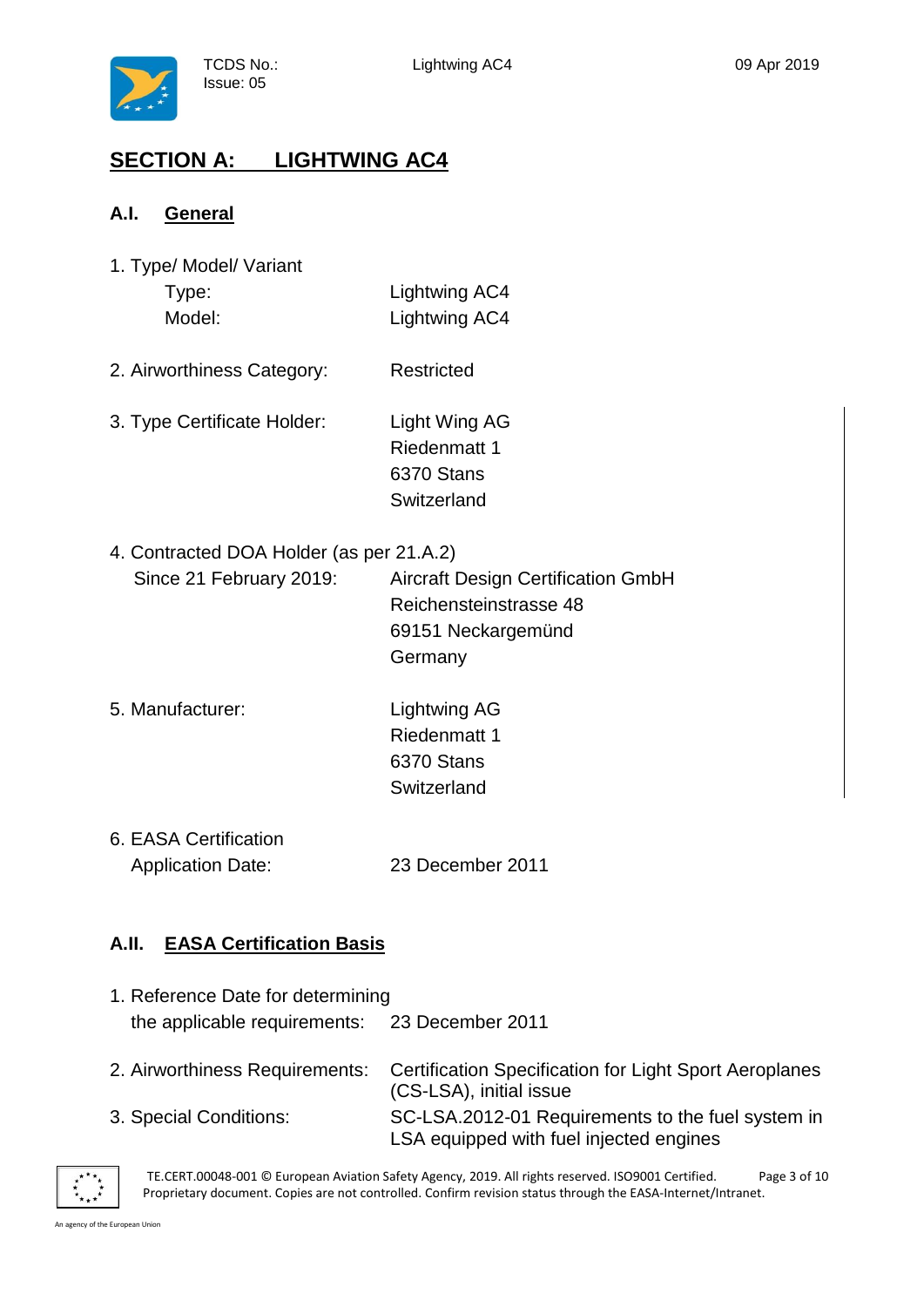

4. Exemptions: None

TCDS No.: Issue: 05

- 5. Deviations: None
- 6. Equivalent Safety Findings: None
- 7. Environmental Protection

Requirements: Chapter 10 of ICAO Annex 16, Volume I. For details see TCDSN EASA.A.588

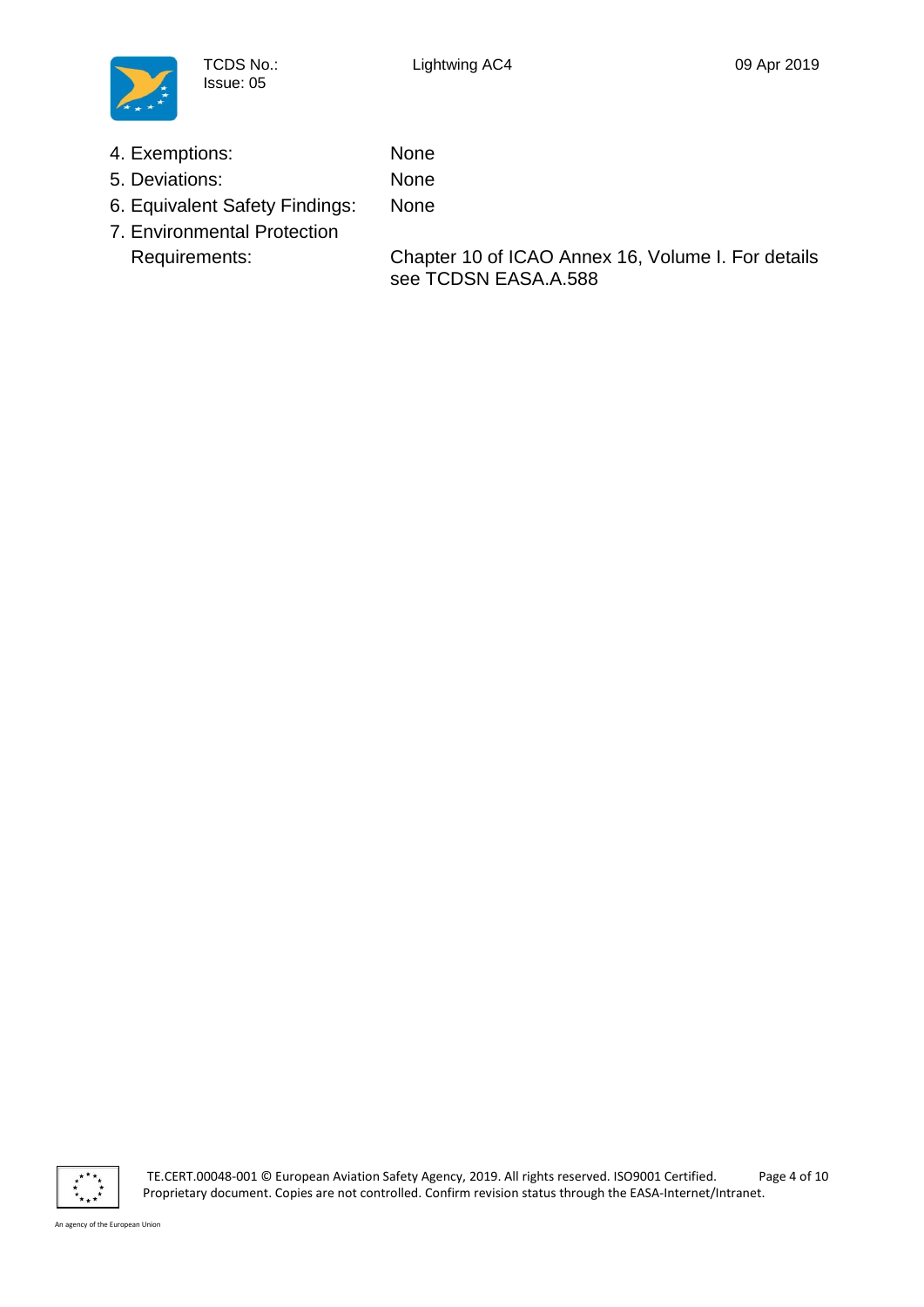

TCDS No.: Issue: 05

### <span id="page-4-0"></span>**A.III. Technical Characteristics and Operational Limitations**

| 1. Type Design Definition:          | revision.                                                    | 012-EQL-rev.3 or later approved revision.                                                                                              |                                    | Drawing list: LW-FO-Z-009-rev.0; or later approved<br>Equipment & Equipment Qualification List: LW-FO-Z- |
|-------------------------------------|--------------------------------------------------------------|----------------------------------------------------------------------------------------------------------------------------------------|------------------------------------|----------------------------------------------------------------------------------------------------------|
| 2. Description:                     | - Fixed pitch propeller;<br>- 2 seats, side by side;         | The Lightwing AC4 features:<br>- Conventional strutted tail:<br>- Single piston tractor engine;<br>wheel and streamlined wheel covers. |                                    | - Conventional high strutted wing configuration;<br>- Fixed tricycle landing gear with steerable nose    |
| 3. Equipment:                       |                                                              |                                                                                                                                        |                                    | Minimum equipment list according to flight manual<br>(LW-RL-Z-001-rev2, or later approved revision)      |
| 4. Dimensions:                      | Total length:<br>Maximum height:<br>Wing span:<br>Wing area: | Maximum fuselage width: 1.25                                                                                                           | 6.97<br>2.67<br>9.45<br>12.70 $m2$ | m<br>m<br>m<br>m                                                                                         |
| 5. Engine:<br>Option1:<br>Option 2: |                                                              | Rotax 912iS Sport, see note 1<br>Certified as part of the aircraft<br>Rotax 912iSc Sport, see note 2<br>EASA Engine TCDS No. E.121     |                                    |                                                                                                          |
| Limitations:                        | None                                                         |                                                                                                                                        |                                    |                                                                                                          |
| 6. Load factors:                    | $+4g, -2g$<br>$+2g, 0g$                                      | (clean)<br>(flapped)                                                                                                                   |                                    |                                                                                                          |

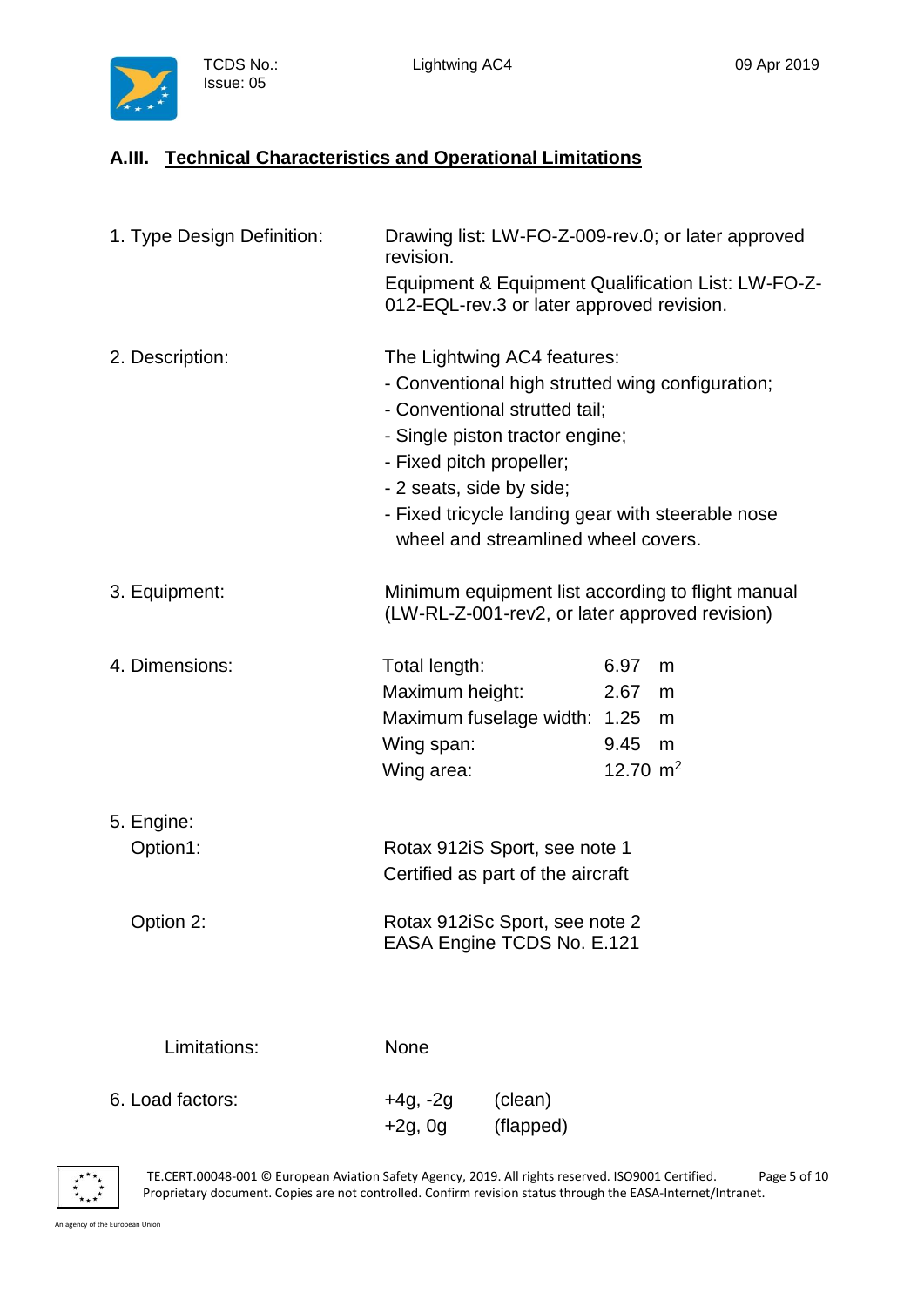

| 7. Propeller |  |
|--------------|--|
|              |  |

| Model:                   | Neuform, CR-75-(IP)-47-101.6                  |
|--------------------------|-----------------------------------------------|
| Manufacturer:            | <b>Neuform Composites GmbH</b>                |
| <b>Type Certificate:</b> | Certified as part of the airplane, see note 3 |
| Number of blades:        | 3, ground adjustable                          |
| Diameter:                | $1.75 \text{ m}$                              |
| Sense of Rotation:       | Right (in flight direction)                   |
| Weight:                  | $6.4$ kg                                      |
|                          |                                               |
| ıids                     |                                               |

## 8. Fluids

| Fuel:        | MOGAS EN 228 Super / EN 228 Super plus  |
|--------------|-----------------------------------------|
| Alternative: | AVGAS 100 LL = ASTM D910-76 = MIL-G5772 |
| Oil:         | API classification "SG" or higher       |
| Coolant:     | Conventional (see Rotax SI-91 i-001)    |

| 9. Fluid capacities                    |                                                                                                                                                                                                                     |                                                                    |                                                                         |          |
|----------------------------------------|---------------------------------------------------------------------------------------------------------------------------------------------------------------------------------------------------------------------|--------------------------------------------------------------------|-------------------------------------------------------------------------|----------|
| Fuel:                                  | 90 L (usable)                                                                                                                                                                                                       |                                                                    |                                                                         |          |
| Oil:                                   | 3L                                                                                                                                                                                                                  |                                                                    |                                                                         |          |
| Coolant system:                        | 1.5 L (approximately)                                                                                                                                                                                               |                                                                    |                                                                         |          |
| 10. Air Speeds (IAS):                  | Stall speed flap DWN<br>$V_{S0}$<br>$\mathsf{V}_{\mathsf{S}1}$<br>Stall speed clean<br>VF<br>Flap speed<br>V <sub>A</sub><br>Manoeuvring speed<br>$V_{\rm C}$<br>Cruise speed<br>V <sub>NE</sub> Never exceed speed | 76 km/h<br>82 km/h<br>165 km/h<br>176 km/h<br>176 km/h<br>210 km/h | (41 kts)<br>(44 kts)<br>(89 kts)<br>(95 kts)<br>(95 kts)<br>$(113$ kts) |          |
| 11. Flight Envelope                    | Maximum altitude 12,000 ft                                                                                                                                                                                          |                                                                    |                                                                         |          |
| 12. Approved Operations<br>Capability: | Day-VFR                                                                                                                                                                                                             |                                                                    |                                                                         |          |
| 13. Maximum Masses:                    | Maximum permissible empty mass<br>Maximum take-off mass                                                                                                                                                             |                                                                    | 405<br>600                                                              | kg<br>kg |
| 14. Centre of Gravity Range:           | Forward CG (max. 495kg) 2885 mm (12% MAC)<br>Forward CG (@600kg)<br>Aft CG limit                                                                                                                                    | 2940 mm (16% MAC)<br>3008 mm (21% MAC)                             |                                                                         |          |

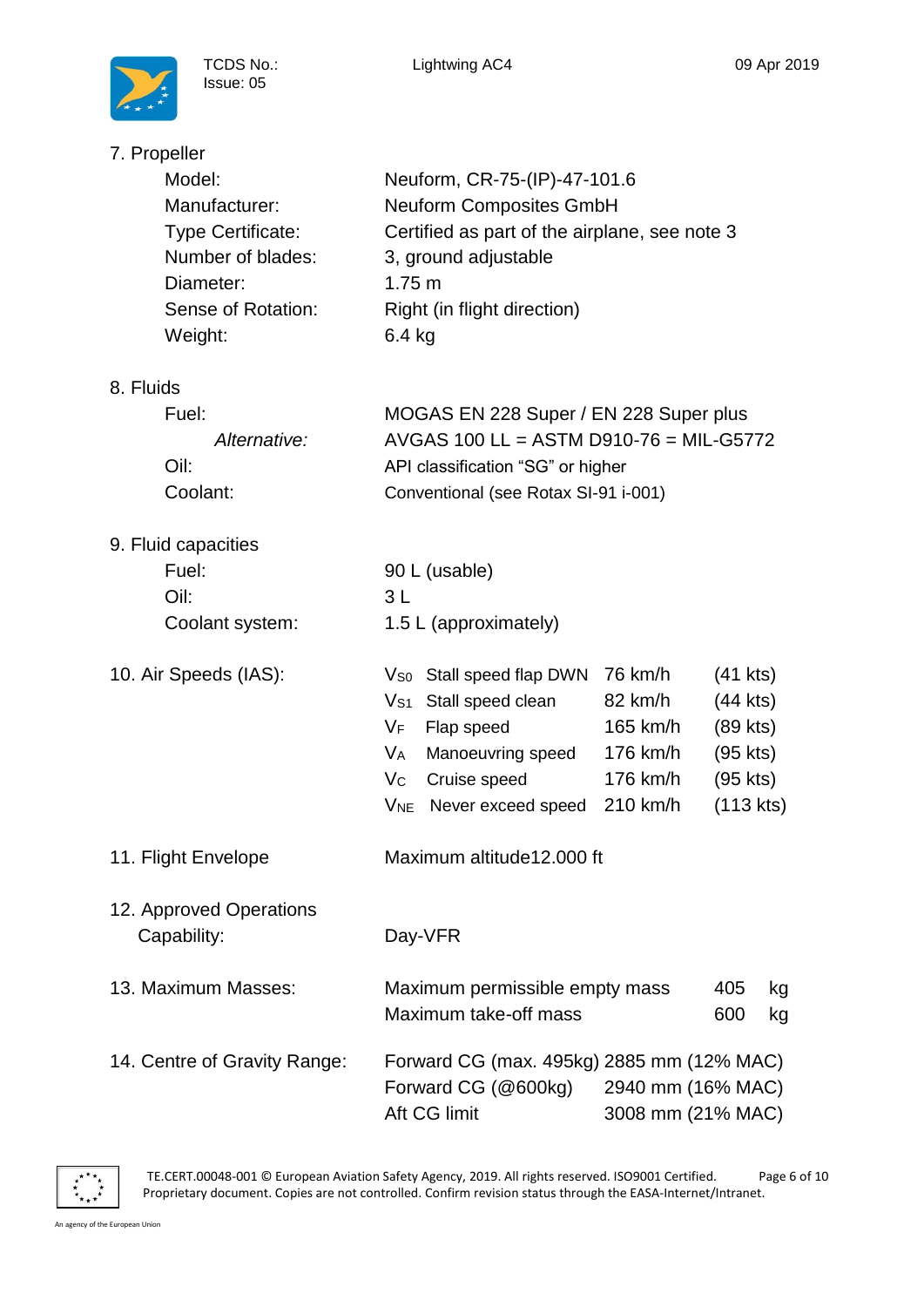

TCDS No.: Issue: 05

| 15. Datum (origin):                               | X (aft positive)<br>Y (right positive)<br>Z (up positive).     | 1000mm in front of propeller flange<br>on centre line<br>2000mm below propeller flange                                                                                                  |
|---------------------------------------------------|----------------------------------------------------------------|-----------------------------------------------------------------------------------------------------------------------------------------------------------------------------------------|
| 16. Control surface deflections:                  | Aileron<br>Flap<br>Elevator<br><b>Rudder</b>                   | 21.2° up, 23.6° down $(+/- 2°)$<br>$0^{\circ}$ , 10 <sup>o</sup> , 24 <sup>o</sup> down (+/- 2 <sup>o</sup> )<br>$30^{\circ}$ up, $30^{\circ}$ down (+/- 2°)<br>25° left/right (+/- 2°) |
| 17. Levelling Means                               |                                                                | Design level attitude is defined by a 4 <sup>o</sup> nose-down<br>inclination of the fuselage centre beam                                                                               |
| 18. Minimum Flight Crew:                          | One (1) pilot (left seat)                                      |                                                                                                                                                                                         |
| 19. Maximum Passenger<br><b>Seating Capacity:</b> | One (1) passenger                                              |                                                                                                                                                                                         |
| 20. Baggage/ Cargo<br>Compartments:               | Maximum 25kg baggage                                           | Placed behind the seats, above the fuel tank                                                                                                                                            |
| 21. Wheels and Tyres:                             | Main wheel<br>Main wheel tyre<br>Nose wheel<br>Nose wheel tyre | Beringer JAD01 with brake<br>PAC02 15x6.00-6" 6ply<br>Beringer JBA02<br>PAD01 4.00-6ply                                                                                                 |

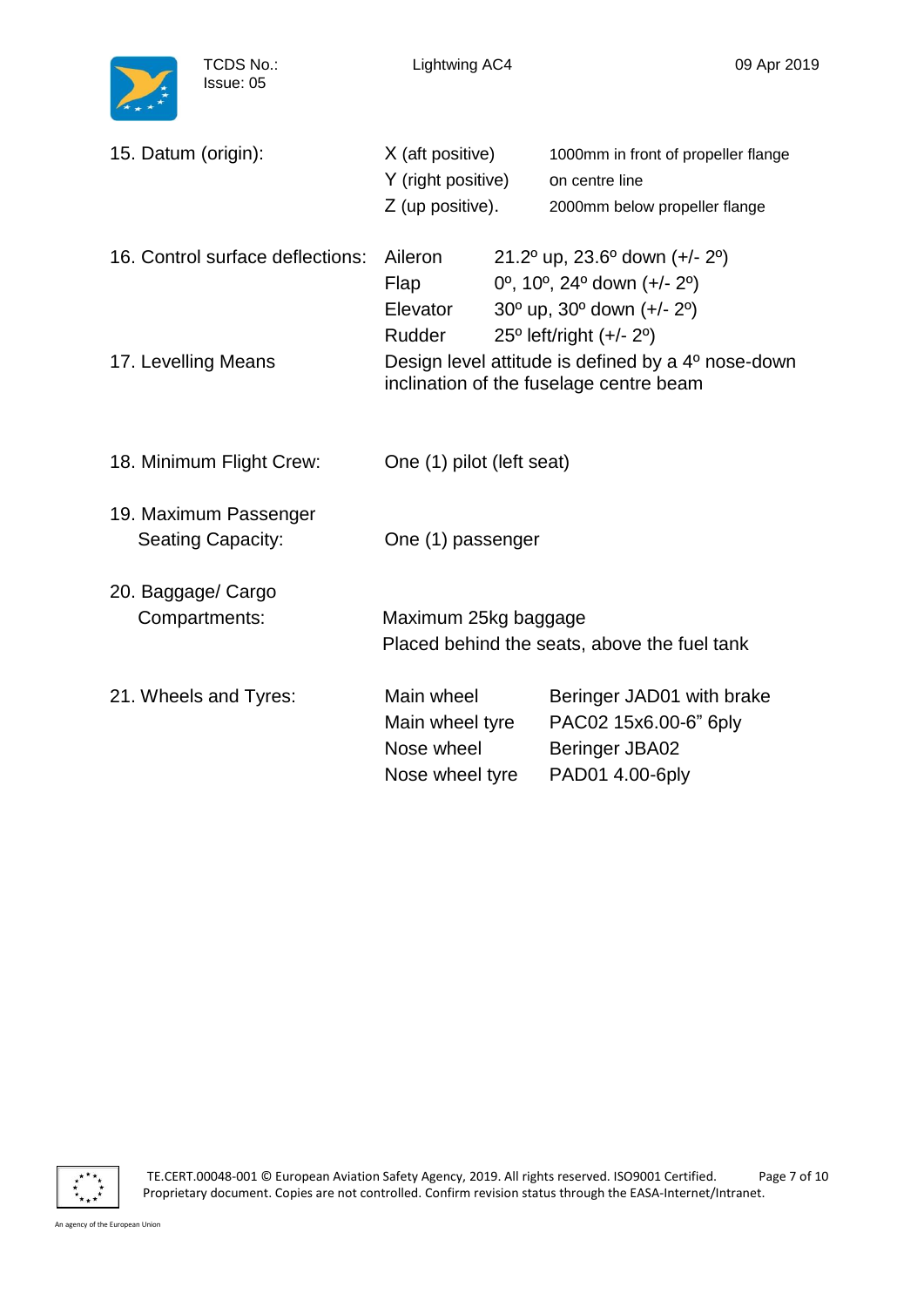

### <span id="page-7-0"></span>**A.IV. Operating and Service Instructions**

- 1. Flight Manual LW-RL-Z-002.rev2 (AFM) or later approved revision
- 2. Maintenance Manual LW-RL-Z-004.rev1 (AMM) or later approved revision
- 3. Structural Repair Manual N.A.

TCDS No.: Issue: 05

- 4. Weight and Balance Manual N.A (contained in AFM)
- 5. Illustrated Parts Catalogue N.A.

#### <span id="page-7-1"></span>**A.V. Notes**

- 1. The Rotax 912iS Sport for engine replacement must be accompanied by a EASA Form 1 stating conformity with LW-48-DDP-4001 of Lightwing AG.
- 2. The Rotax 912iSc Sport, EASA TCDS.E.121 is also eligible for installation which can be installed based on BRP-Rotax GmbH & CoKG EASA Form 1 for this engine.
- 3. The propeller eligible for propeller replacement must be accompanied by a EASA Form 1 stating conformity with ADxC-48-DDP-4002 of Lightwing AG.

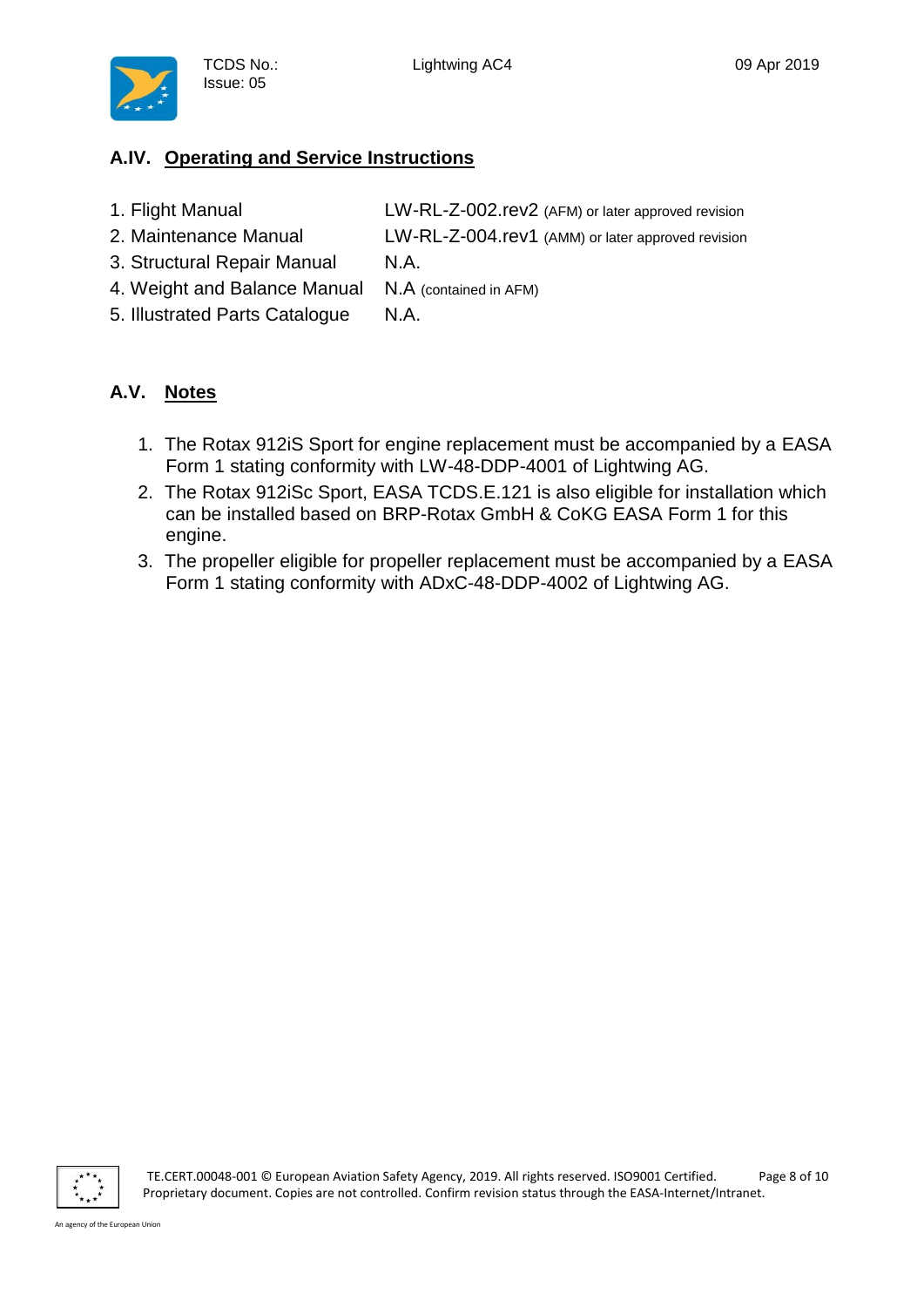

# <span id="page-8-0"></span>**ADMINISTRATIVE SECTION**

TCDS No.: Issue: 05

#### <span id="page-8-1"></span>**I. Acronyms & Abbreviations**

| AFM         | Airplane Flight Manual                                 |
|-------------|--------------------------------------------------------|
| AMM         | Airplane Maintenance Manual                            |
| CG          | <b>Centre of Gravity</b>                               |
| CS-LSA      | Certification specification for Light Sport Aeroplanes |
| <b>DWN</b>  | down                                                   |
| IAS         | Indicated Airspeed                                     |
| <b>ICAO</b> | International Civil Aviation Organization              |
| kg          | kilograms                                              |
| km/h        | kilometres per hour                                    |
| MAC         | Mean Aerodynamic Chord                                 |
| RON/ROZ     | Research Octane Number/ Research Oktanzahl             |
| SC          | <b>Special Condition</b>                               |
| <b>VFR</b>  | <b>Visual Flight Rules</b>                             |
|             |                                                        |

#### <span id="page-8-2"></span>**II. Type Certificate Holder Record**

Issue 01/02:

Aircraft Design & Certification ltd. Reichensteinstrasse 48 69151 Neckargemünd **Germany** 

#### Issue 03/04:

Light Wing AG Riedenmatt 1 6370 Stans Switzerland

From Issue 05:

TC Holder:

Light Wing AG Riedenmatt 1 6370 Stans Switzerland;

Contracted DOA Holder supporting TC since 21 February 2019: Aircraft Design Certification GmbH Reichensteinstrasse 48 69151 Neckargemünd **Germany** 



TE.CERT.00048-001 © European Aviation Safety Agency, 2019. All rights reserved. ISO9001 Certified. Page 9 of 10 Proprietary document. Copies are not controlled. Confirm revision status through the EASA-Internet/Intranet.